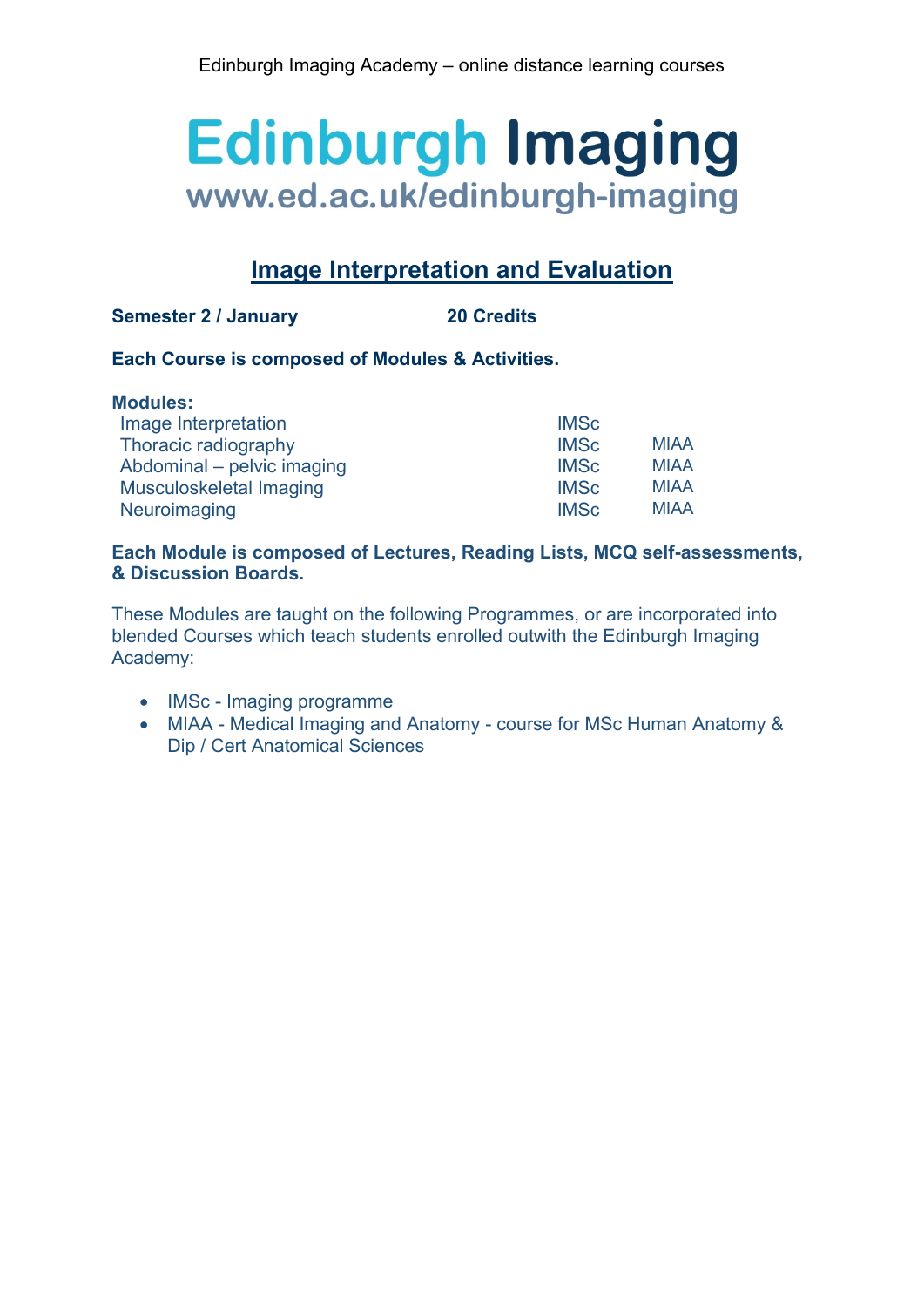## **Image Interpretation and Evaluation**

### **Image Interpretation:**

Human and technical factors

### **Thoracic radiography:**

Chest radiograph practicalities Non-pulmonary pathologies Pulmonary pathology

### **Abdominal – pelvic imaging:**

Abdominal radiograph 1 Abdominal radiograph 2 Abdominal radiograph 3: Colitis

#### **Musculoskeletal Imaging:** Bone Imaging

### **Neuroimaging:**

CT head – acute pathology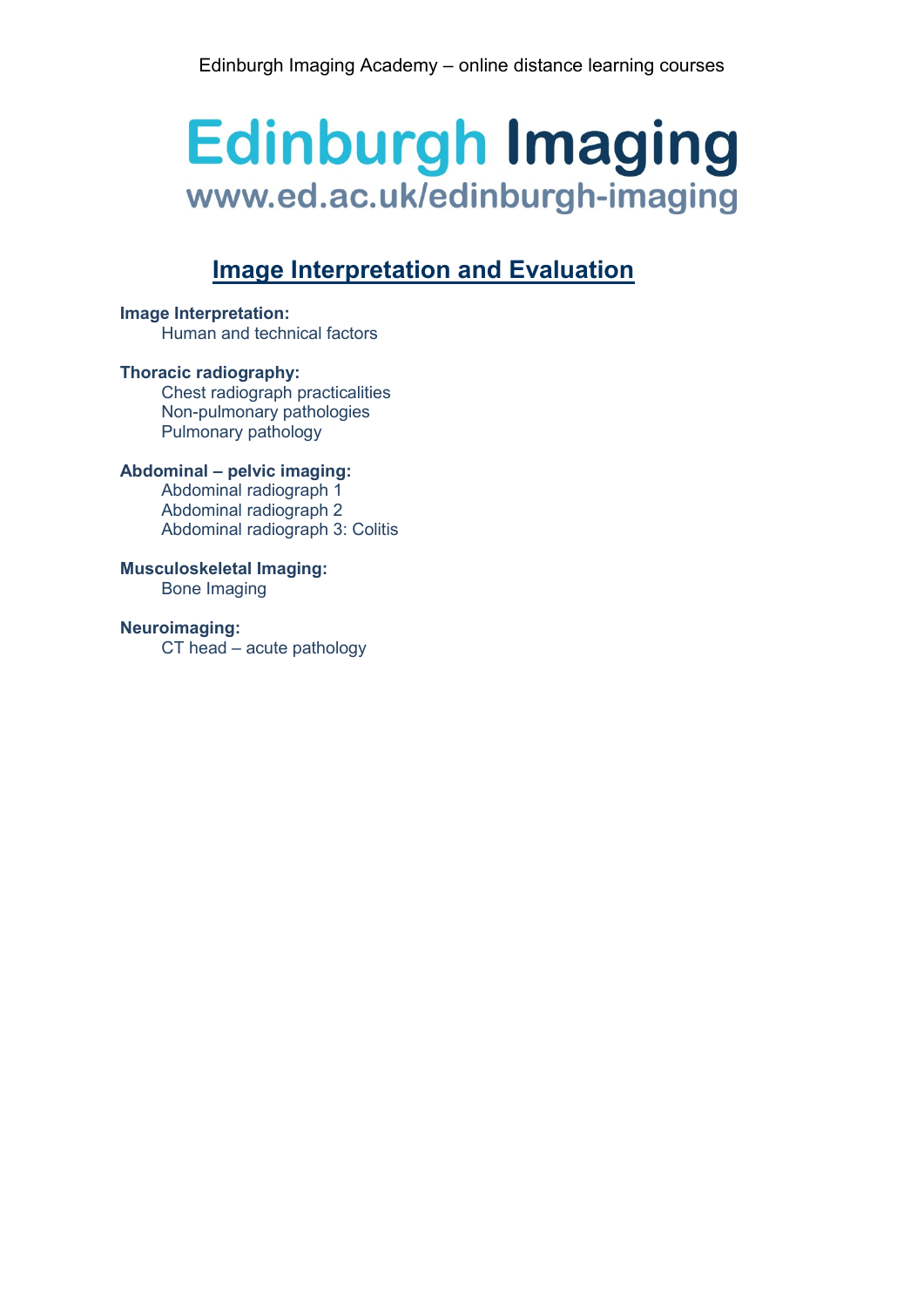## **Image Interpretation and Evaluation**

## **Image Interpretation**

Lecture 1

### **Title: Human and technical factors**

Description:

Author(s): Dr Andrew Farrall

### **Learning Objectives**

On completion of this lecture, you should be able to:

- List stages in the imaging pathway
- Define perception and analysis in the context of image interpretation
- State Garland's three objectives
- Discuss the sequelae of Garland's three objectives
- List factors which influence interpretation error rates
- Describe solutions to causes of interpretation error

## **Thoracic radiography**

### Lecture 1

### **Title: Chest radiograph practicalities**

Description: Patient positioning & technical factors which influence interpretation Author(s): Dr. Andrew Walker, Dr. AJ Farrall

### **Learning Objectives**

- State basic chest radiograph principles
- Describe chest radiography acquisition
- List common chest radiograph views
- Discuss chest radiograph quality
- State key anatomy which can be assessed
- Explain the silhouette sign

### Lecture 2

### **Title: Non-pulmonary pathologies**

Description: Chest radiograph areas to review which are not the lungs; relevant associated pathologies & findings

Author(s): Dr. Andrew Walker, Dr. AJ Farrall

### **Learning Objectives**

- State what regions other than the lungs require review
- Describe specific findings of common pathologies
- Explain common causes of the pathologies reviewed
- Identify lines and tubes common on chest radiography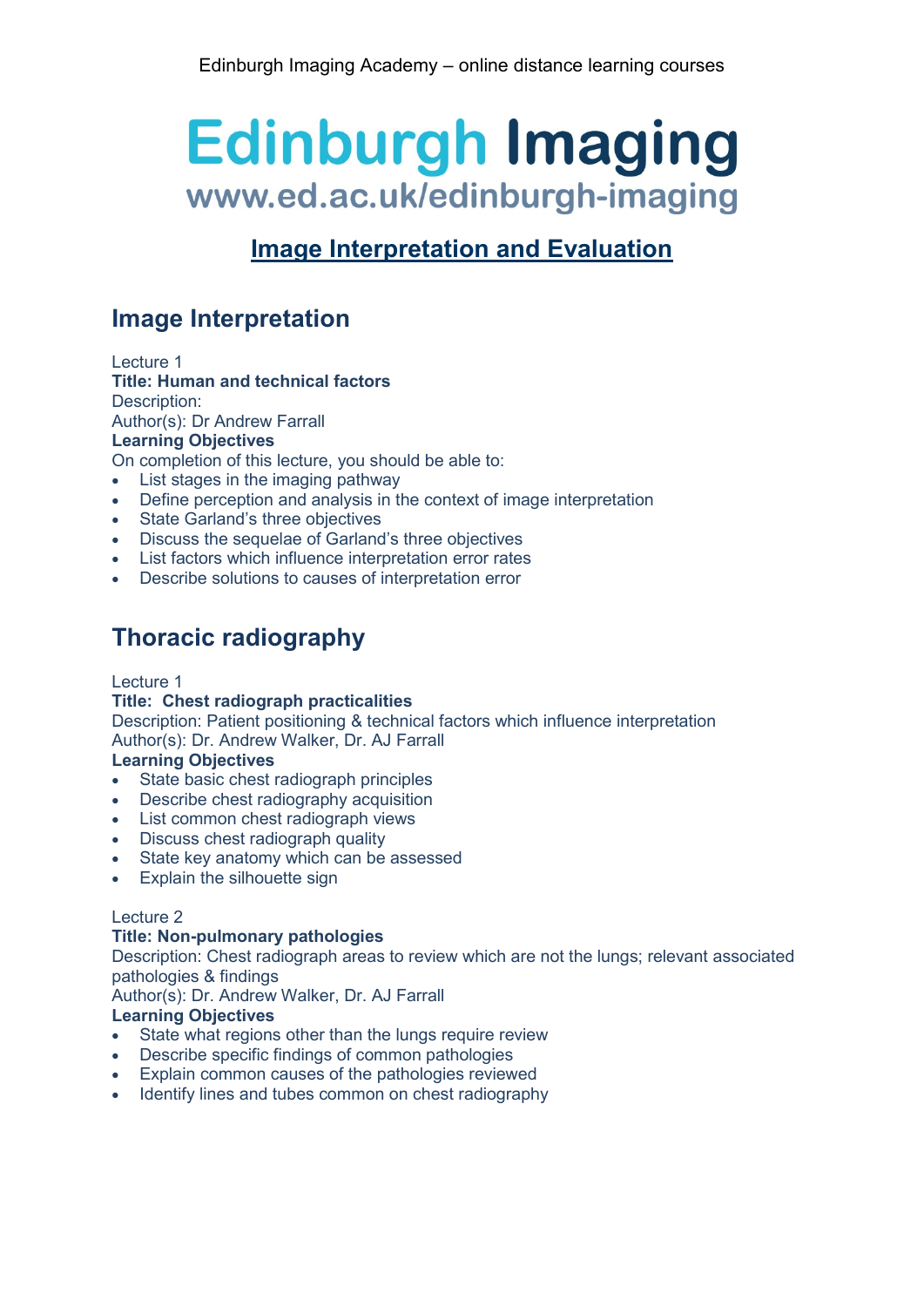### Lecture 3

### **Title: Pulmonary pathology**

Description: Chest radiograph pathologies & findings which opacify the lungs Author(s): Dr. Andrew Walker, Dr. AJ Farrall

### **Learning Objectives**

- List common causes of pulmonary opacification
- Use specific findings to locate lesions in the lungs
- State the different findings of consolidation versus collapse
- List the stages & findings of pulmonary oedema
- Explain common causes of the pathologies reviewed

### **Abdominal – pelvic imaging**

### Lecture 1

### **Title: Abdominal radiograph 1**

Description: Technique, approach to interpretation, bones, calcifications and viscera Author(s): Dr. Michael Jackson, Dr. Andrew Walker

Editor(s): Dr Andrew Farrall

### **Learning Objectives**

- State indications for, and limitations of, the abdominal radiograph
- Describe a systematic approach to abdominal radiograph review
- Identify common & important pathologies on abdominal radiograph review
- Relate the above specifically to the "bones, stones and mass" approach to the abdominal radiograph

### Lecture 2

### **Title: Abdominal radiograph 2**

Description: Technique, approach to interpretation, gas & bowel Author(s): Dr. Michael Jackson, Dr. Andrew Walker

### Editor(s): Dr. Andrew Farrall

### **Learning Objectives**

- State indications for, and limitations of, the abdominal radiograph
- Describe a systematic approach to abdominal radiograph review
- Identify common & important pathologies on abdominal radiograph review
- Relate the above specifically to the "gas" approach to the abdominal radiograph

### Lecture 3

### **Title: Abdominal radiograph 3: Colitis**

Description: Abdominal radiographic findings in colitis, plus complimentary imaging modalities

Author(s): Dr. Michael Jackson, Dr. Andrew Walker

Editor(s): Dr. Andrew Farrall

### **Learning Objectives**

- List causes of colitis
- Describe plain radiograph findings in colitis
- Recognise findings of toxic colitis
- Discuss complimentary imaging techniques in colitis